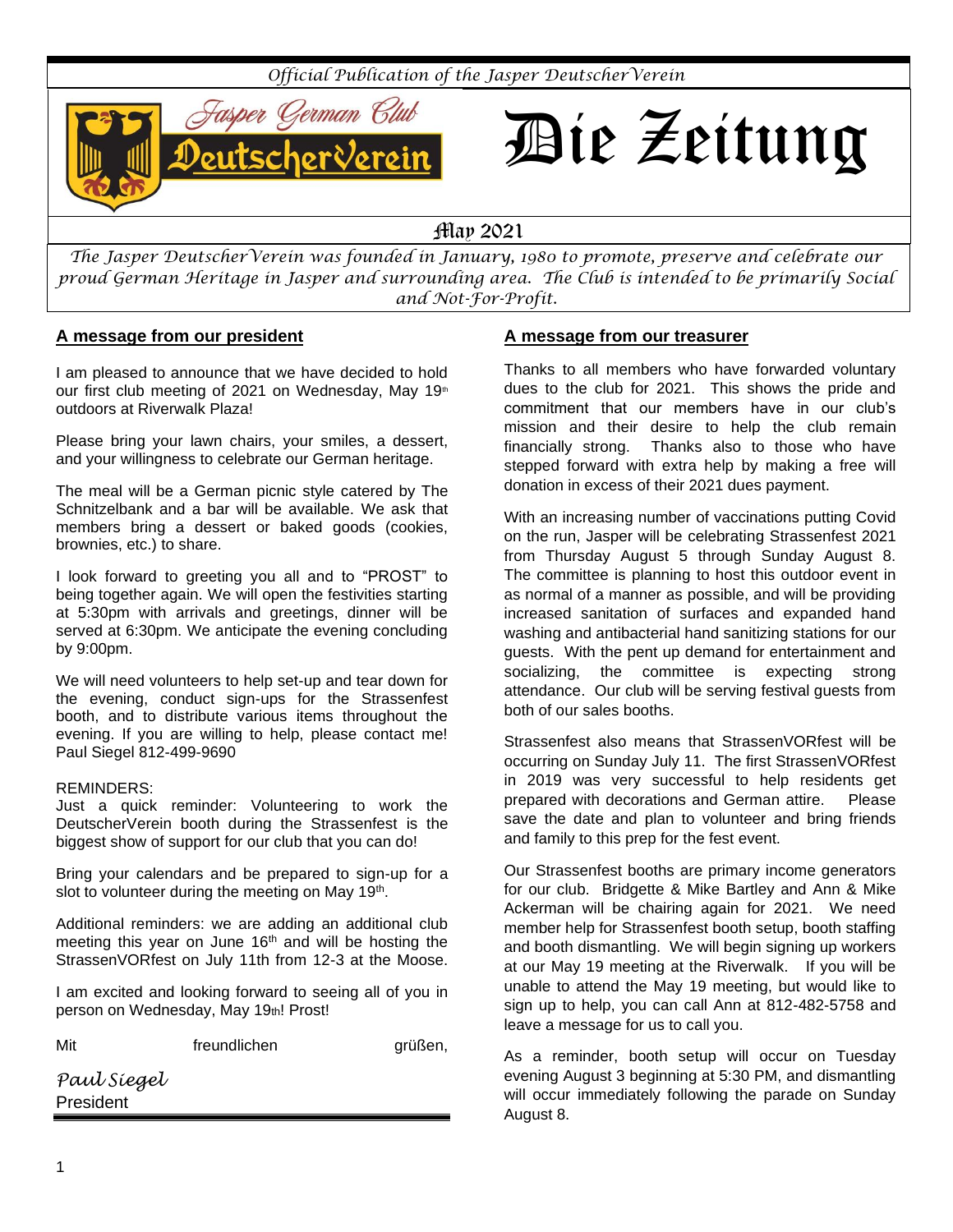Help to pass on your love of giving back to your community by involving your children and grandchildren. Even if they are not currently active club members, ask them to work with you at our booths, and during setup and dismantling. It is important to our future to continue to involve the next generation.

# *Mike Ackerman* **Treasurer**

# **Information for the 2021 Strassenfest!!!**

#### **Die Kulturelle Kinderaufführungen** (The children's cultural performances)

In 2017, the Strassenfest Committee allowed the German Club to interject German Performances before, during and after the speeches of Opening Ceremonies: The Nightwatchman, Willkommen Dancers, Sister City Lantern Lighting and the Schuhplattler dancers. The following years the Kinderchor and the Celebration Singers performing a German song performed before Opening Ceremonies.

At the last Strassenfest we created German Heritage night on the Main Stage. It started with the Box Parade, Opening Ceremonies with German Performances, teaching the Schuhplattler, Chocolate Game, Ländler & Waltz performances and ended with Log Sawing.

This year's Strassenfest Chairman and a new Opening Ceremonies Chair are trying something new. Just as we were given the opportunity to try something new in 2017, we are supporting the decision to try something new this year. Please share your feedback *after* experiencing the event this year.

All German Heritage performances and events will take place AFTER the Official Strassenfest Opening Ceremonies are over. To make it special for the children and parents who put in all the work, each performer will be introduced on Main Stage.

The Parade to the Beer Garden will still take place immediately after Opening Ceremonies.

The German Heritage Committee that coordinates Thursday German Heritage Night are Paul & Mary Leah Siegel, Ginger & Kurt Hedinger, Landen Weidenbenner, Branden Ferguson, Yvonne Mullen, Lacey Apple, Ross Halvorsen, Paul & Laura Grammer.

# **The Official Strassenfest Opening Ceremonies**

Thursday at 6:00pm, Main Stage

- Nightwatchman & his wife ring the Strassenfest Bell
- Strassenfest Chairman Welcome
- Presentation of Colors
- Blessing of the Strassenfest
- Burgermeister Proclamation
- Lighting of the Sister City Lantern by the Mayor and German Club President
- Queen, Junior Miss, Little Miss & Little Miss speeches
- Grand Marshall 2020 speech
- Grand Marshalls 2021 speech
- Strassenfest Host & Hostess speech
- German Club Parade to the Beer Garden

# **Die Kulturelle Kinderaufführungen**

Thursday, 6:45pm, Main Stage

- Nightwatchman & wife ring the Strassenfest Bell
- Willkommen Dance
- Kinderchor Children's Choir
- Mai Pole Ribbon Dance
- Schuhplattler Dance
- Nightwatchman storytime tells German Folktale Story

#### **The FREE German Heritage Events** Thursday, 7:10pm, Main Stage

- Rotary Club of Jasper presents Learn to Dance the Schuhplattler and Chicken Dance.
	- o Children from the crowd will be selected to perform the Schuhplattler on Stage.
	- o Different group of Children will be selected to perform the Chicken Dance on Stage.
- Mentors for Youth present the Dad's Rootbeer Mug Holding Contest
	- o Flights in 4 age brackets compete for who can hold the mug the longest. o Run 2 age brackets at one time
- Chocolate Bliss presents Das Schokospiel the Chocolate Game
	- o More balls and smaller circles give children more opportunities to find the nickels inside.
	- o Chocolate Bliss opens after the event to let the children cash in the nickels for free chocolate.
- Ländler Dance Performance
	- o Opens the stage for the setup of the Log Sawing event
- Schnitzelbank Sing-along
	- o While participants are signing up for Log Sawing, participants from the crowd will be selected to hold up signs that have the pictures and words for the Schnitzelbank Song.
	- o Kent Reyling will lead the crowd to sing the Schnitzelbank song as participants raise the poster during their time.
- Log Sawing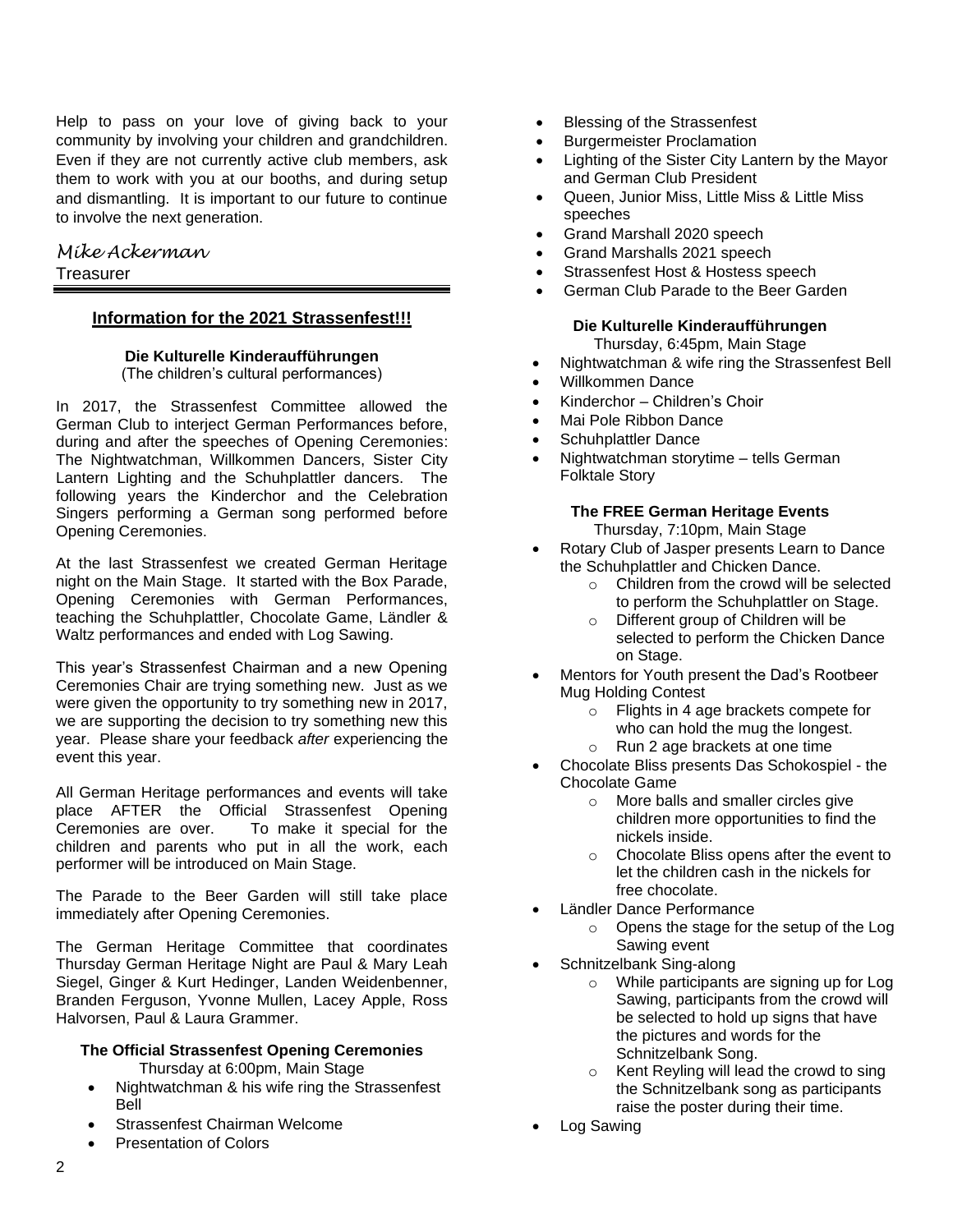# **Learn to dance the Ländler**

Starting in June, the German Heritage Committee of the German Club will be teaching couples how to dance the Ländler.

This group will also perform at Strassenfest as part of German Heritage Night. Dancing at the Strassenfest is optional.

This is a couples dance. Spend some quality time with your spouse. Or ask a friend to learn something new together.

To sign up for free lessons, call Laura Grammer at 812- 630-7244.

# **2021 Sister Cities of Jasper Golf Scramble Results**

Sister Cities of Jasper annual golf scramble was a HUGE success! We had 25 teams playing this year, the best field ever!! And the weather cooperated as well! Here are the results:

Men's division:

1st place-Bob Kelley Jim Miles Ben Krapf 2nd place- Todd Hurst Dave Hurst Ken Hurst Don Hurst 3rd place-Bill Schmitt Gerald Schaeffer Bob Waddell Wayne Schuetter

Ladies division: 1st place- Debbie Schuetter Jane Bonifer Carrie Ellis Kim Herzog 2nd place-Sandy Wehr Phyllis Schuler Tina Luebbehusen Karen Weyer





#### **Let's Meet our ACES/Sister Cities Students**

#### **Elias Schmelzer**

Elias arrived in Jasper on February 5, 2021. He attends Jasper High School as a Junior and attends Faust Gymnasium Staufen im Breisgau when in Germany!! He is 16 years old.

He participates in travel soccer.

On the weekends, Elias likes to meet with friends and his host family plans fun things for the weekend with friends.

He notes that there are lots of differences between school in Jasper and school in Staufen. In Germany, there are more breaks during the day and less classes during the day. And at his home school, he can't pick individual classes. He has to take the classes that are offered as everyone else does.

Elias states there are very few similarities between the two schools.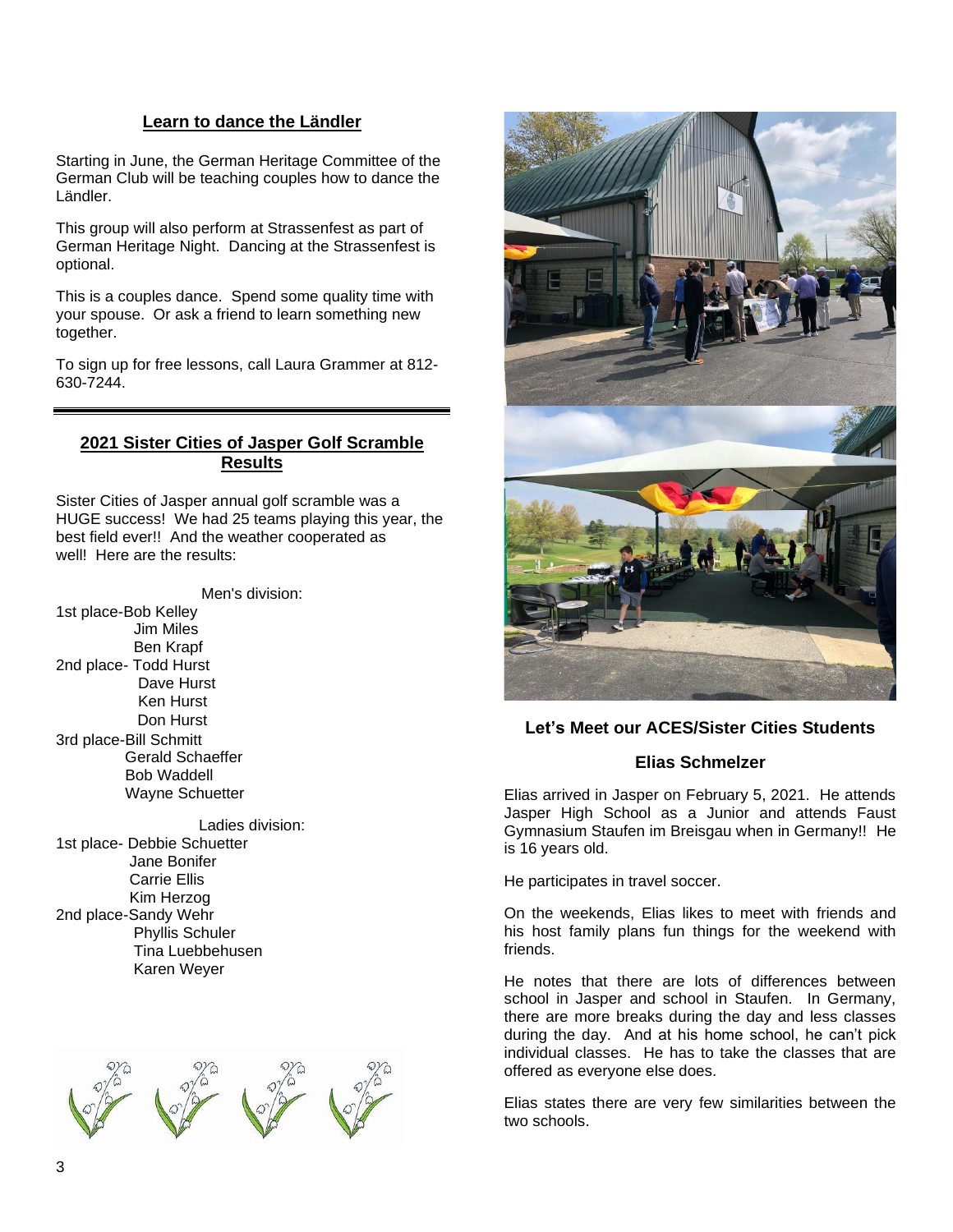Elias will be leaving Jasper on June 8, 2021.

He chose Jasper because it is a Sister City to Pfaffenweiler and he wanted a nice experience in the United States and wants to learn something about another country.

Elias said his host family is very nice and he feels welcome in Jasper and it is nice here!!!

#### **Simon Grathwol**

Simon arrived in Jasper on February 5, 2021. He attends Jasper High School as a Junior. He is from the very south-west corner of Germany next to the borders of France and Switzerland. And he lives in a small village called Wettelbrunn, which is part of Staufen.

In Germany, Simon attends Faust Gymnasium in Staufen.

While in Jasper, he participates in the travel soccer team.

On the weekends, Simon likes to hang out with friends, just enjoying the days off of school, or especially here in Jasper he likes to experience something on the weekends like make something special, visit something, do some activities, or meet someone.

Simon states: "In Germany not every day of school is the same like here, every week is the same, so some weekday we could only have school till 1, and in another day we could have till 5. We can't choose out of that many subjects like you can, most of the years in school, everybody has the same subjects. We have classrooms in which we stay most of the time if we don't have lessons in which we need something special like for example chemistry, so the teachers often come to us and we don't go to the teachers' rooms.

During the school day we have many breaks, we have two 20 minutes breaks, which most people spend outside, and a one hour lunch break, in which we can leave the school and go eat, eat at home or do whatever we want. Also our school buildings have most of the time more than one floor, and are built that every room has at least one side with windows, that's why I miss the sunlight at the High School.

Besides that the Jasper high school is just a bigger school so we don't have things like a pool, a basketball stadium, tennis courts or an theater. The way of teaching is also a bit different, for example, we get all our tests returned so we can see what we did wrong, and often we have to correct our mistakes.

Also we don't have that many tests, in the main subjects we have two tests a semester and in the others one. Only sometimes we have to hand in our homework and a big part of our grade, mostly like 40 or 50 percent, is how we participate in the lessons so the quality and quantity of our oral participation.

Our school is also not that digitalized, we don't have laptops and screens in every room and almost every teacher uses blackboard and chalk.

Nothing is really the same between the schools, everything is slightly different, but I mean it is also a school, and we go through the same things just in a bit different way sometimes. So the general concept is the same it's just realized a little differently."

Simon added: "I wanted to come here, because our life in Germany, especially mine is strongly influenced by the American culture, because of the movies, music, and the internet.

And I just liked the idea to live here and experience it myself. Of course it's also a good opportunity to improve my English. I came to Jasper because Jasper is the partner city of Pfaffenweiler, which is a city next to mine. And at my school you can come here way cheaper than most of the other exchange programs, and many people from my school, like the siblings of my best friend, went before me, so that's how I came on the idea.

# **Host families and Ross, Lacey, and Eliot welcoming Elias and Simon at the Louisville Airport**



#### **Upcoming Events – Mark Your Calendars**

# **Mai**

**Mai 19, 2021-Wednesday-Jasper Riverwalk Plaza** -. . Gathering begins at 5:30pm German picnic style catered dinner at 6:30pm Bar will be available Members are asked to bring a dessert or baked goods to

share for dessert

Bring your lawn chairs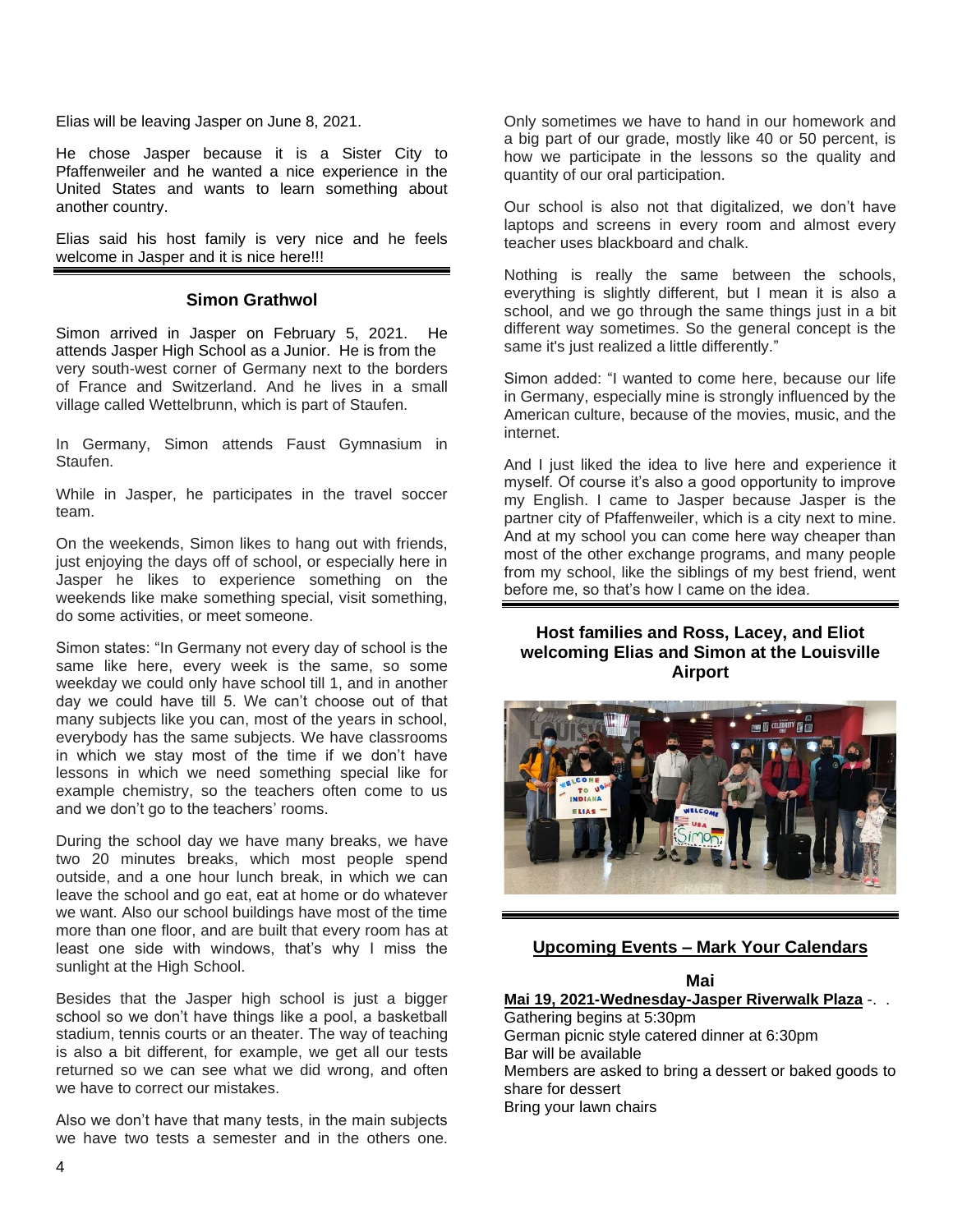Sign ups for Strassenfest Food Booth and Pastry Booth will be taken.

**Juni**

**Juni 16, 2021-Wednesday-Moose Lodge** – The Club will furnish Chicken breasts and mashed potatoes, requesting members A-H bring a salad, I-Q a dessert, and R-Z a veggie. Doors open at 6:00pm and festivities begin at 6:30pm.

**Juli**

**Juli 11, 2021-Sunday-Moose Lodge** –

StrassenVORfest – 12pm to 3pm

**August**

**August 3, 2021 –** Booth set up for Strassenfest **August 5, 2021 – August 8, 2021** – Strassenfest

#### **August 29, 2021-Sunday-Jasper Outdoor Recreation**-

Family Picnic – Club will provide Pork Chops, Chicken Breasts and hot dogs. Requesting members A-H bring a dessert, I-Q a veggie, and R-Z a salad.

#### **Oktober**

**Oktober 7, 2021-Thursday-Schnitzelbank-German American Dinner**

#### **November**

#### **November 17, 2021-Wednesday-Moose Lodge-**

Auction to benefit students in Exchange Program-Club will provide Chili Dogs and Tater Tots. Requesting members A-H bring a salad, I-Q a dessert, and R-Z a veggie.

# **Dezember**

**Dezember 15, 2021-Wednesday-Moose Lodge-Christmas Dinner/Dance-**Club will provide Chicken, Roast Beef, Dressing and Gravy, Green Beans, Corn, Bread and Butter, and Creamy Slaw.

Wow….Isn't it great to have "Upcoming Events"!! Details of each event will be forthcoming!!!!!

#### **MEMBERSHIP**

Dues for the DeutscherVerin are \$10 a person. Out of this \$10, a \$1 will go to the Jasper DeutscherVerein (German Club) German Heritage Endowment, \$.50 per member for dues to Sister Cities of Jasper, Inc., and \$8.50 to Jasper DeutscherVerein for postage and meetings.

As a paid member of the Jasper DeutscherVerein, \$ .50 of your dues goes to Sister Cities of Jasper, Inc. making each Jasper DeutscherVerein member a member of Sister Cities of Jasper, Inc.

#### **Die Jugend**

There were 30 high school German club students that participated in the field trip to Evansville on April 9th. As planned, we went ice skating, visited the planetarium for a film in German, perused the museum, and had lunch along the Ohio River.

With the 8th Graders, we successfully completed our Entdeckungstour (discovery tour) to the Dubois County Museum and the Dunkin Donuts that I picked up at 5:30 were waiting for students when we arrived back at the Middle School. Most of the students had not been to the Dubois County Museum since fourth grade and all of them were very pleased to visit the museum again with a focus on all things German in the County; I showed students the original plan for the town of Ferdinand that was drawn up entirely in German.

Mr. Fred Jones (Sergeant First Class Retired) came to talk to my German students on April 23rd about the Inner German Border. He spent 20 years in the US Army, was stationed in Germany for two years, and completed two patrols of the Inner German Border north of the Fulda Gap. In addition to all the details he shared with us about the Iron Curtain, he had engaging personal anecdotes, among others, about a mobile guard tower on the border (It was there when they left the border to set up camp at night and was gone the next morning.) and the promotion ceremony of a sergeant next to the border that turned into detailed photographs taken by the East Germans making the loop through East Berlin, Moscow, NATO, European Command, and back down to Mr. Jones' own company. Something I did not know is that civilian bridges crossing the Rhein River were rigged with explosives throughout the Cold War in case West Germany was invaded by the Soviets.

As I write this, we have 21 days of school left. We've started talking about Schneckehiisli's (the high school German club's) plans for next year, I need to start thinking about funding for our next round of German fountain pens, and I already have one student from Pfaffenweiler interested in spending the next academic year at Jasper High School. If you have any interest in the rewarding experience of hosting an exchange student (and in particular an exchange student from our very own sister city), please let me know, so that we can welcome this student in Jasper before the first day of school in August!

*Ross Halvorsen* JHS/JMS German Teacher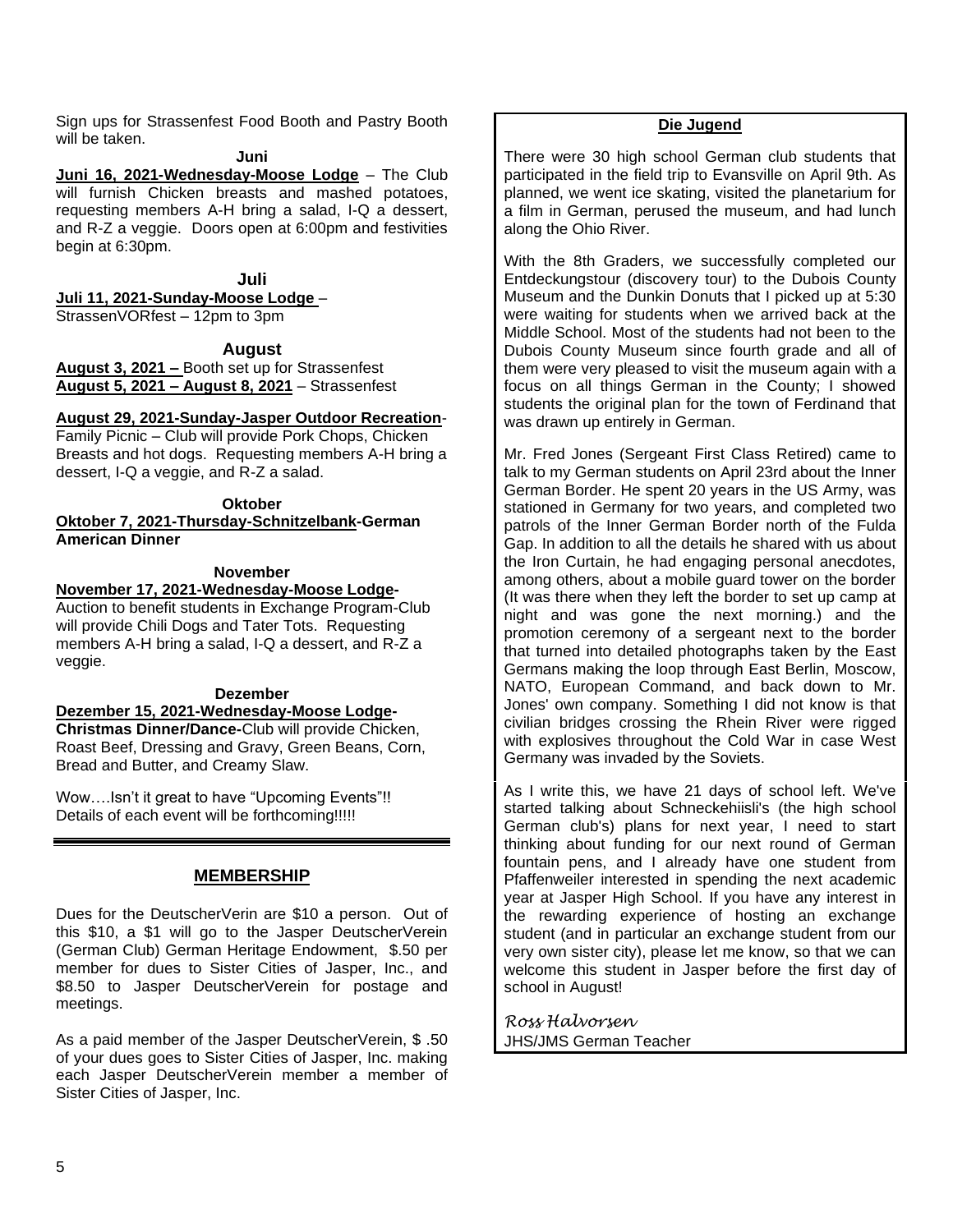#### **A message from Sister Cites of Jasper, Inc.**

#### **Plans Move Forward for Artisan and Craftsman Exchange**

We are happy to report that we will be moving forward with planning for an Artisan and Craftsman exchange! The details of the exchange and an application for interested artisans and crafts persons are included in the newsletter.

We are excited for this new exchange targeted to strengthen the partnership with our sister city, Pfaffenweiler, and to promote and support artisans and the exchanging of cultures and skills.

We will be looking for potential host families for this exchange for one or two individuals from Pfaffenweiler. They will be traveling to Jasper in November 2021 to do demonstrations at the Thyen-Clark Cultural Center in Jasper. They will produce and sell their items at the special Christmas events to be held during that time.

We are so very excited for this new exchange opportunity and thankful to the Eckerle Family Foundation for their generosity and support. **Please contact Mary Leah Siegel at 812-309-3468 if you are interested in being a host family!** 

#### **Sister Cities Moving Forward with Planning for Additional Programs**

We are excited to announce we have secured funding for two more new programs and projects targeted to strengthen the partnership with our sister city, Pfaffenweiler, and to promote and support college/university students as well as teaching professionals with:

- College/University Study Abroad or Semester (or More) Scholarship Assistance
- Teacher Exchange (2-3 Weeks)

Our goal for these potential new programs and projects is to develop municipal partnerships between Jasper and Pfaffenweiler by providing opportunities for city officials and citizens to experience and explore each other's cultures and exchange of ideas and skills.

Our goal is to reach more citizens of Jasper and Pfaffenweiler through a series of exchanges in addition to the current high school exchange program. The funding for these new projects is made possible by a donation from the Eckerle Family Foundation to the Sister Cities of Jasper.

The Sister Cities of Jasper Board of Directors is currently working on the application process and criteria for both the College/University Scholarship as well as the

Teacher Exchange. The Board of Directors has a meeting scheduled for May 5<sup>th</sup> to work on the details and will share more in upcoming newsletters.

*Mary Leah Siegel* President

#### **StrassenVORfest – A "Prep for the Fest" Event**

The Jasper DeutscherVerein (Jasper German Club) will have a community, family friendly event, StrassenVORfest on Sunday, July 11<sup>th</sup>, from noon to 3pm at the Moose Lodge in Jasper. This will be a "Prep for the Fest" event.

StrassenVORfest will help usher in the 2021 Strassenfest which will be held on August 5 to August 8.

There will be German dancing, singing, and German themed coloring for kids.

The Strassenfest wood cut-out will be available for those who wish to take pictures.

There will be 2021 Strassenfest buttons and mugs for sale as well as various sizes of Strassenfest buntings, slightly used and new traditional German clothing items. Also available will be a variety of vintage Strassenfest souvenirs and German themed bows for sale.

Come for lunch. The Jasper Moose Lodge will have items from their menu available for sale. And enjoy the afternoon with us!!!!

Now is the time to look at your German clothing and maybe purge some or possibly add to your wardrobe!!!

More details will be available in the coming months!!!!

In times like these, we have to just "roll with it"!!!!

#### **"Ein Prosit"**

Ein Prosit Ein Prosit der Gemütlichkeit Ein Prosit Ein Prosit der Gemütlichkeit Eins, Zwei, Drei, G'suffa! Zicke, zacke, zicke, zacke Hoy, Hoy, Hoy, Kinder machen, Kinder machen Ya Ya Ya Motorcycle, Motorcycle Vroom, Vroom, Vroom Der Deutscher Verein is Wunderbar!!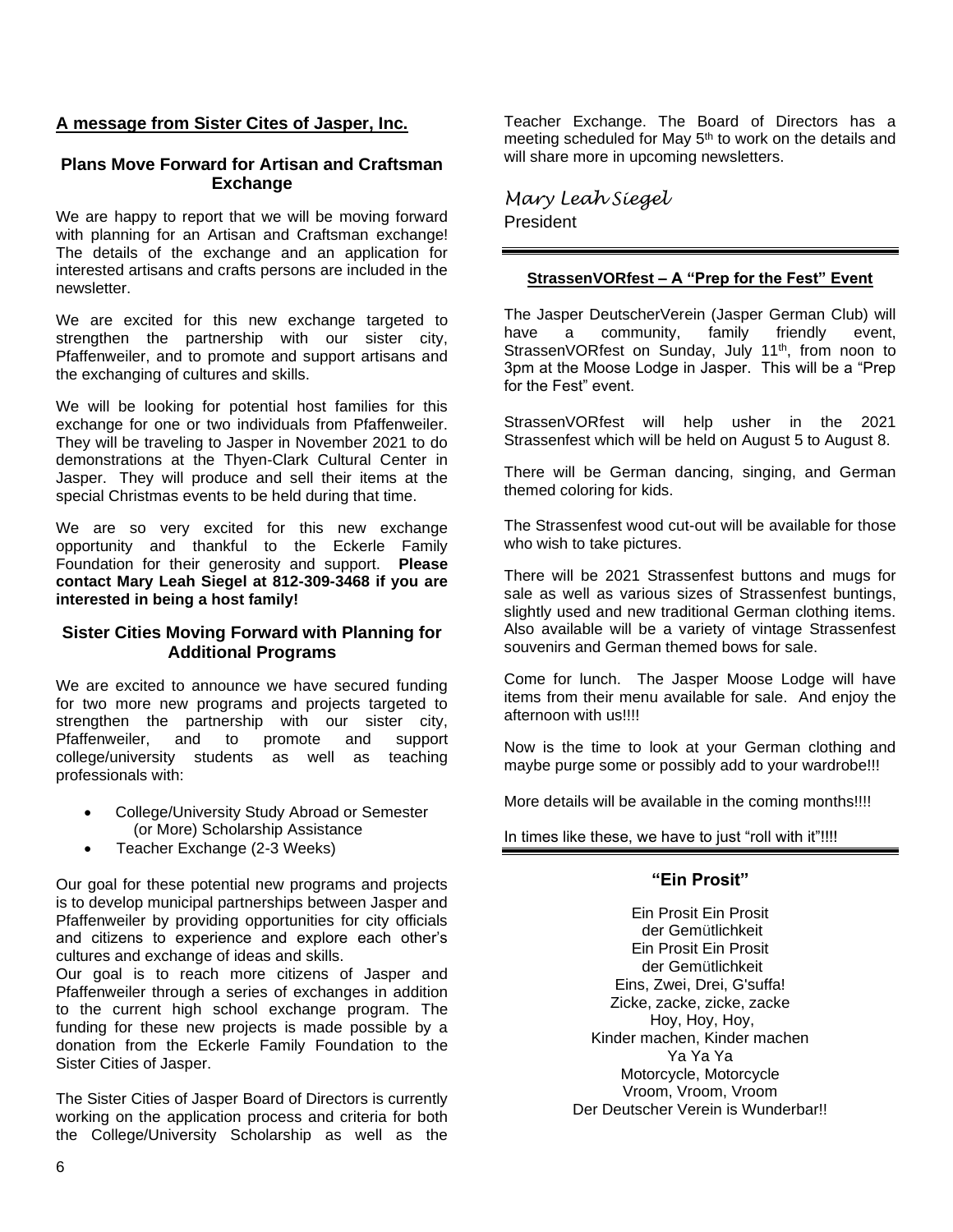#### **Endowments at the Dubois County Community Foundation**

#### **Jasper Deutscher Verein (German Club) German Heritage Endowment**

A donor-advised endowment to benefit generations in ensuring that our German heritage is preserved and enriched in Jasper and Dubois County.

# **Claude and Martina Eckert Sister Cities Endowment**

A designated endowment to provide support to Sister Cities of Jasper, Inc. to support the Jasper/Pfaffenweiler relationship.

A gift to the Jasper DeutscherVerein (German Club) German Heritage Endowment or to the Claude and Martina Eckert Sister Cities Endowment is a wonderful way to remember that special someone. A gift in honor of someone or in memory of someone may be given. The Dubois County Community Foundation will send a letter of acknowledgment to the individual being honored or to the family of someone being remembered. Send your gift along with the appropriate information to the Dubois County Community Foundation, P. O. Box 269, Jasper, IN 47547-0269. Envelopes are also available at the greeting table at each club meeting.

\_\_\_\_\_\_\_\_\_\_\_\_\_\_\_\_\_\_\_\_\_\_\_\_\_\_\_\_\_\_\_\_\_\_\_\_\_\_\_\_\_\_\_\_\_

Enclosed is my gift of \$

to the

 (Please specify appropriate Endowment) Name: \_\_\_\_\_\_\_\_\_\_\_\_\_\_\_\_\_\_\_\_\_\_\_\_\_\_\_\_\_\_\_\_\_\_\_\_\_\_\_

\_\_\_\_\_\_\_\_\_\_\_\_\_\_\_\_\_\_\_\_\_\_\_\_\_\_\_\_\_\_\_\_\_\_\_\_\_\_\_\_\_\_\_\_\_

I want my gift to be in memory of / in honor of:

# Address: \_\_\_\_\_\_\_\_\_\_\_\_\_\_\_\_\_\_\_\_\_\_\_\_\_\_\_\_\_\_\_\_\_\_\_\_\_ City/State/Zip: \_\_\_\_\_\_\_\_\_\_\_\_\_\_\_\_\_\_\_\_\_\_\_\_\_\_\_\_\_\_\_\_\_

# **30-Minute Pizza Pasta Skillet**

#### **Ingredients**

- 1/2lb. lean ground beef
- 2oz. (1/2 cup) sliced pepperoni, chopped
- 1(14-oz.) jar spaghetti sauce (2 cups)
- 3/4cup water
- 7oz. (2 cups) uncooked ready-cut spaghetti
- 1/4cup sliced ripe olives
- 1/2green bell pepper, cut into bite-sized strip
- 4oz. (1 cup) shredded mozzarella cheese

#### **Steps**

Brown ground beef in large skillet over medium-high heat until thoroughly cooked. Add pepperoni; cook 1 minute. Drain.

Stir in spaghetti sauce, water and uncooked spaghetti. Bring to a boil; stir. Reduce heat to medium-low; cover and cook 10 to 15 minutes or until spaghetti is of desired doneness, stirring occasionally.

Add olives; stir gently to mix. Arrange pepper strips over top. Sprinkle with cheese. Remove from heat. Cover; let stand 3 to 5 minutes or until cheese is melted.

(Taken from[https://www.pillsbury.com/recipes/30-minute](https://www.pillsbury.com/recipes/30-minute-pizza-pasta-skillet)[pizza-pasta-skillet](https://www.pillsbury.com/recipes/30-minute-pizza-pasta-skillet)**)**

# **Memories from the Past**



.